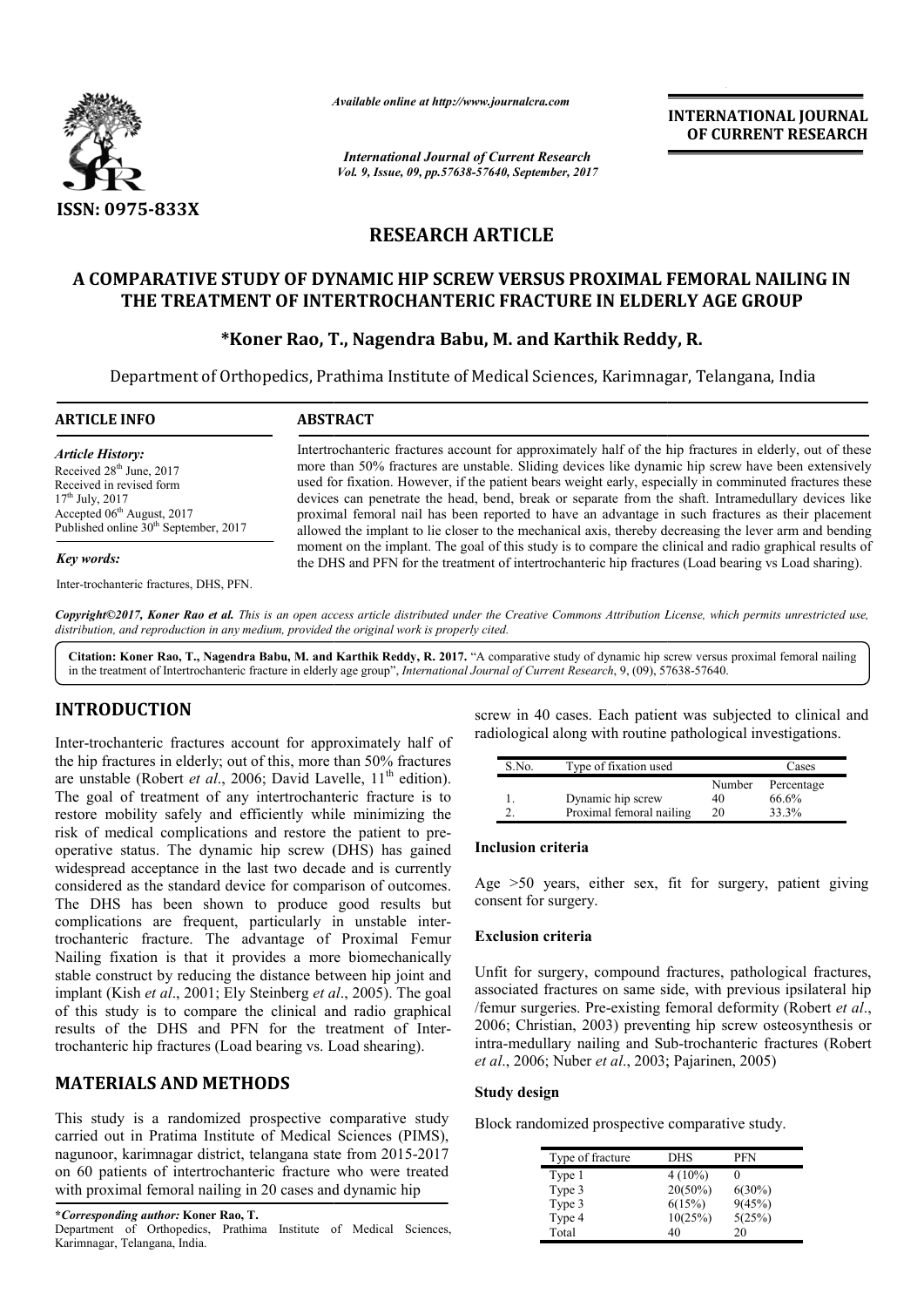The decision for the type of the operation was based on surgeon's preference and availability of the implant. Prior to hip surgery, each patient was evaluated by the same trauma team. The overall time from injury to surgery averaged 3.2 days (range: 1–6 days). Steps were taken to ensure that every individual was in the best possible medical condition at the time of surgery. All surgeries were performed on the traction table following closed reduction confirmed with fluoroscopy on two different planes. The clinical outcome for each group was analyzed, and intra operative, early (within first month after hip fracture repair), and late complications (after first month) were recorded. Patients followed up at regular intervals of 4 weeks, 8 week, 12 weeks, 6 months and annually thereafter.

## **RESULTS**

The overall functional results were excellent in 70% cases in PFN series while they were 55% in DHS series. Time of union in DHS series was between 16-60 weeks and in PFN series was 12-16 weeks. Return to pre-injury functional status was possible in 87.5% cases with DHS while it was 95% with PFN. Mean operative time was less in PFN series (46minutes in DHS and 35minutes in PFN series). Mean blood loss (246ml in DHS and 141ml in PFN series) & mean reduction of hemoglobin (2gm% in DHS and 1.4% in PFN series) was less in PFN series. Union was earlier with PFN. Majority of



Fig 1: DHS reduction loss because of early wright bearing



Followup showing screw penetration into acetabulm (because of complete weight bearing walking against doctors advice)









PRE OP X RAY

**IMMEDIATE POST OP** 

**AFTER UNION**